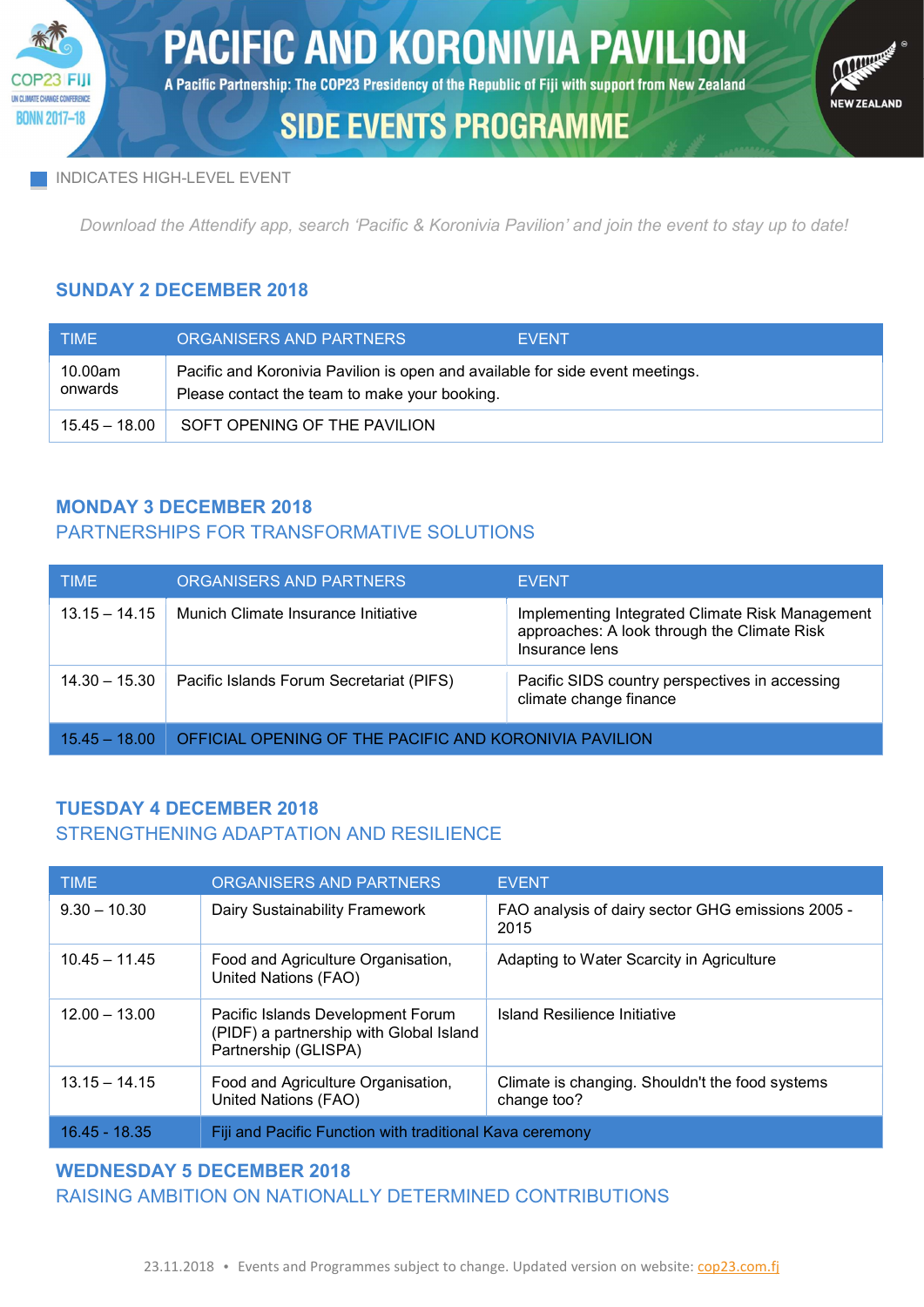

A Pacific Partnership: The COP23 Presidency of the Republic of Fiji with support from New Zealand

# **SIDE EVENTS PROGRAMME**



#### INDICATES HIGH-LEVEL EVENT

| <b>TIME</b>     | ORGANISERS AND PARTNERS                                                                                                                                                                                                                                                                                                                       | <b>EVENT</b>                                                                                                                          |
|-----------------|-----------------------------------------------------------------------------------------------------------------------------------------------------------------------------------------------------------------------------------------------------------------------------------------------------------------------------------------------|---------------------------------------------------------------------------------------------------------------------------------------|
| $9.45 - 11.45$  | COP23 Presidency                                                                                                                                                                                                                                                                                                                              | Friends of the Ocean Update and Moving Forward                                                                                        |
| $12.00 - 13.00$ | The Regional Pacific NDC Hub and its<br>Coordination Group members of<br>Deutsche Gesellschaft für Internationale<br>Zusammenarbeit (GIZ) GmbH, Pacific<br>Community (SPC), Secretariat of the<br>Pacific Regional Environment<br>Programme (SPREP), Global Green<br>Growth Institute (GGGI) and NDC<br>Partnership's Support Unit (NDCP SU). | The Regional Pacific NDC Hub: 'A regional support<br>platform for enhancing and implementing Pacific Island<br><b>Countries' NDCs</b> |
| $14.00 - 15.00$ | Food and Agriculture Organisation,<br>United Nations (FAO)                                                                                                                                                                                                                                                                                    | Nature-Based Solutions for land, soil and water<br>management; a new paradigm for sustainable<br>agricultural development.            |
| $15.15 - 16.45$ | Climate Change Agriculture and Food<br>Security (CCAFS) and Ministry of<br>Primary Industries, New Zealand                                                                                                                                                                                                                                    | Agriculture Advantage 2.0 at COP24. Policy<br>advantage: Enablers for food systems transformation.                                    |
| $17.00 - 18.00$ | Massey University, New Zealand                                                                                                                                                                                                                                                                                                                | Premiere of documentary "Subject to Change".                                                                                          |

## THURSDAY 6 DECEMBER 2018 SUSTAINABLE ENERGY AND TRANSPORT

| <b>TIME</b>     | ORGANISERS AND PARTNERS                                                                                               | <b>EVENT</b>                                                                                                                      |
|-----------------|-----------------------------------------------------------------------------------------------------------------------|-----------------------------------------------------------------------------------------------------------------------------------|
| $09.30 - 10.30$ | Solar Head of State                                                                                                   | Knowledge Sharing Between Pacific, Caribbean and<br>Indian Ocean SIDS.                                                            |
| $10.45 - 11.45$ | Plymouth Marine Laboratory (PML)                                                                                      | The challenge of a changing Pacific<br>Ocean: understanding impacts, observing networks<br>and building capacity to inform policy |
| $12.00 - 13.30$ | Pacific Islands Development Forum<br>(PIDF)                                                                           | Pacific 2050 Zero Emissions Pathway.                                                                                              |
| $13.45 - 14.45$ | Peace Boat Ecoship                                                                                                    | Global Talanoa for Climate Action                                                                                                 |
| $15.00 - 16.00$ | <b>Future Ocean Alliance</b>                                                                                          | Under Pressure: Adapting to Climate Change in Ocean<br>and Coastal Zones under 1.5°C of Global Warming                            |
| $16.15 - 17.15$ | Solar Head of State a partnership with<br>the Government of India and the Pacific<br>Islands Development Forum (PIDF) | Showcase of Project in Pacific Nations.                                                                                           |
| $17.30 - 18.30$ | Ocean Pathway Update                                                                                                  |                                                                                                                                   |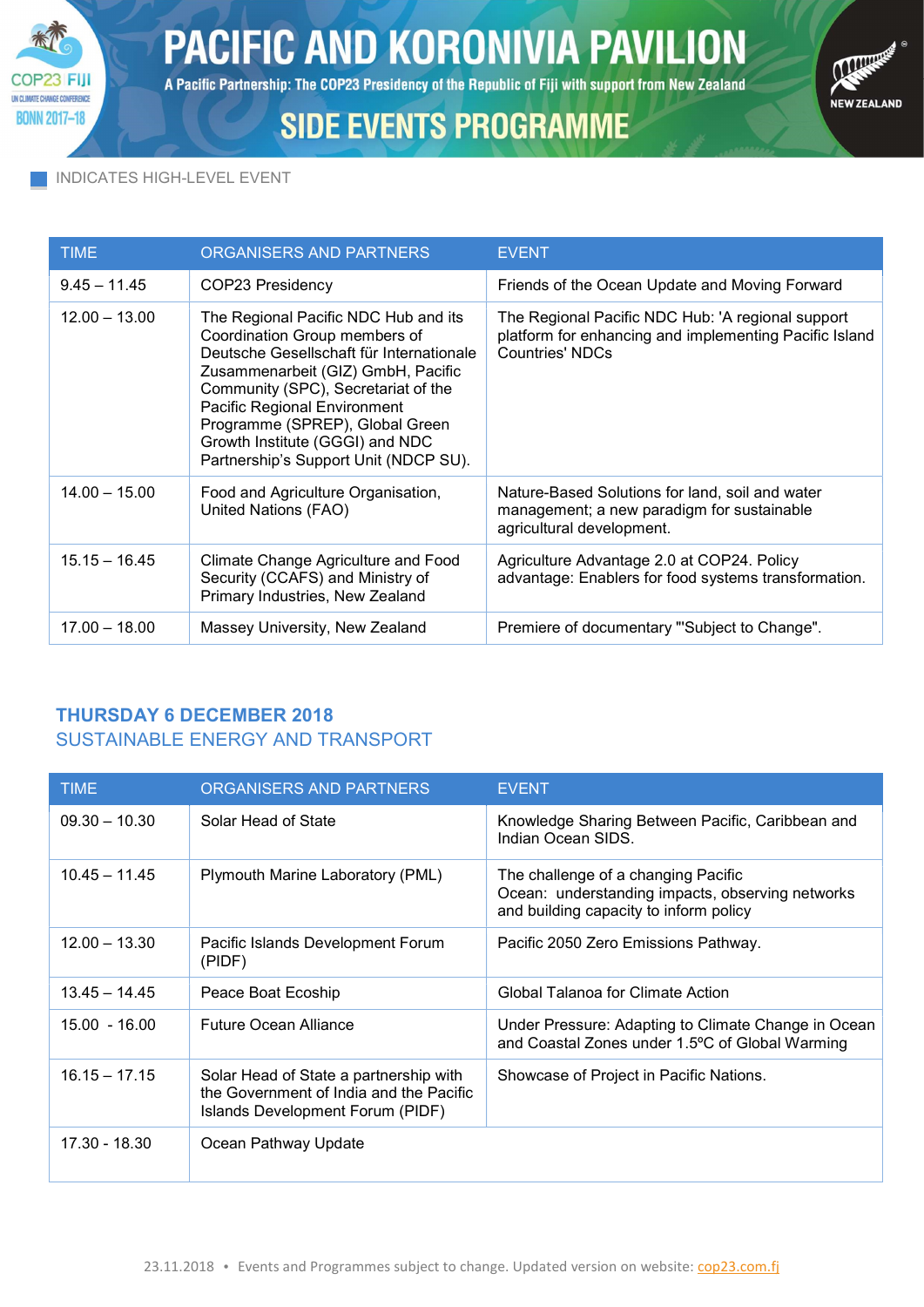

A Pacific Partnership: The COP23 Presidency of the Republic of Fiji with support from New Zealand

# **SIDE EVENTS PROGRAMME**



INDICATES HIGH-LEVEL EVENT

#### FRIDAY 7 DECEMBER 2018 OCEAN AMBITION DAY

| <b>TIME</b>     | ORGANISERS AND PARTNERS                                                                                                                                                                              | <b>EVENT</b>                                                                                                         |
|-----------------|------------------------------------------------------------------------------------------------------------------------------------------------------------------------------------------------------|----------------------------------------------------------------------------------------------------------------------|
| $9.30 - 10.30$  | French National Institute for Agricultural<br>Research (INRA), Global Research<br>Alliance (GRA) and the "4 per 1000"<br>Initiative                                                                  | International Soil Carbon sequestration research:<br>H <sub>2020</sub> CIRCASA                                       |
| $10.45 - 12.15$ | <b>Fiji Commerce and Employers</b><br>Federation                                                                                                                                                     | 4th Edition of the High Level Business Summit                                                                        |
| $13.15 - 14.15$ | Governments of Tokelau and New<br>Zealand                                                                                                                                                            | Project Greenhouse Gas Tokelau: If we can, you can                                                                   |
| $14.30 - 15.30$ | Because the Ocean organised by the<br>Varda Group, Secretariat with support<br>from partners, in particular The Prince<br>Albert II Foundation, the Chilean<br>Government and the Pacific Community. | Because the Ocean initiative: incorporating the Ocean<br>in NDCs                                                     |
| $16.15 - 19.00$ | J Hunter Pearls                                                                                                                                                                                      | The Blue Pledge Sustainable Pearls. The Potential of<br>The Blue Economy. Side event to be followed by<br>Reception. |

## SATURDAY 8 DECEMBER 2018

#### OCEAN PATHWAY

| <b>TIME</b>     | ORGANISERS AND PARTNERS                                              | <b>EVENT</b>                                                                                                                                                         |
|-----------------|----------------------------------------------------------------------|----------------------------------------------------------------------------------------------------------------------------------------------------------------------|
| $9.00 - 10.30$  | International Alliance to Combat Ocean<br>Acidification              | From Knowledge to OA Action: Mobilizing Global<br>Leadership to Advance OA Action Plans that Protect<br>Coastal Communities and Livelihoods from a Changing<br>Ocean |
| $10.45 - 11.45$ | COP23 Presidency                                                     | International Alliance to Combat Ocean Acidification                                                                                                                 |
| $12.00 - 13.00$ | Secretariat of the Pacific Regional<br>Environment Programme (SPREP) | Climate Change and Other Threats to the Marine<br>Ecosystem                                                                                                          |
| $13.15 - 14.15$ | COP23 Presidency                                                     | Pacific Transport Forum and blended financing for<br>domestic shipping.                                                                                              |
| $14.30 - 15.30$ | Office of the Pacific Ocean<br>Commissioner (OPOC)                   | Understanding the Ocean-Climate "Crosswalk": A<br>Pacific Perspective                                                                                                |
| $15.45 - 16.45$ | OPOC and the Pacific Ocean                                           | Joint informal event for the Pacific celebrating Ocean<br>Day.                                                                                                       |
| $17.00 - 19.00$ | COP23 Presidency                                                     | Closing of Ocean Day                                                                                                                                                 |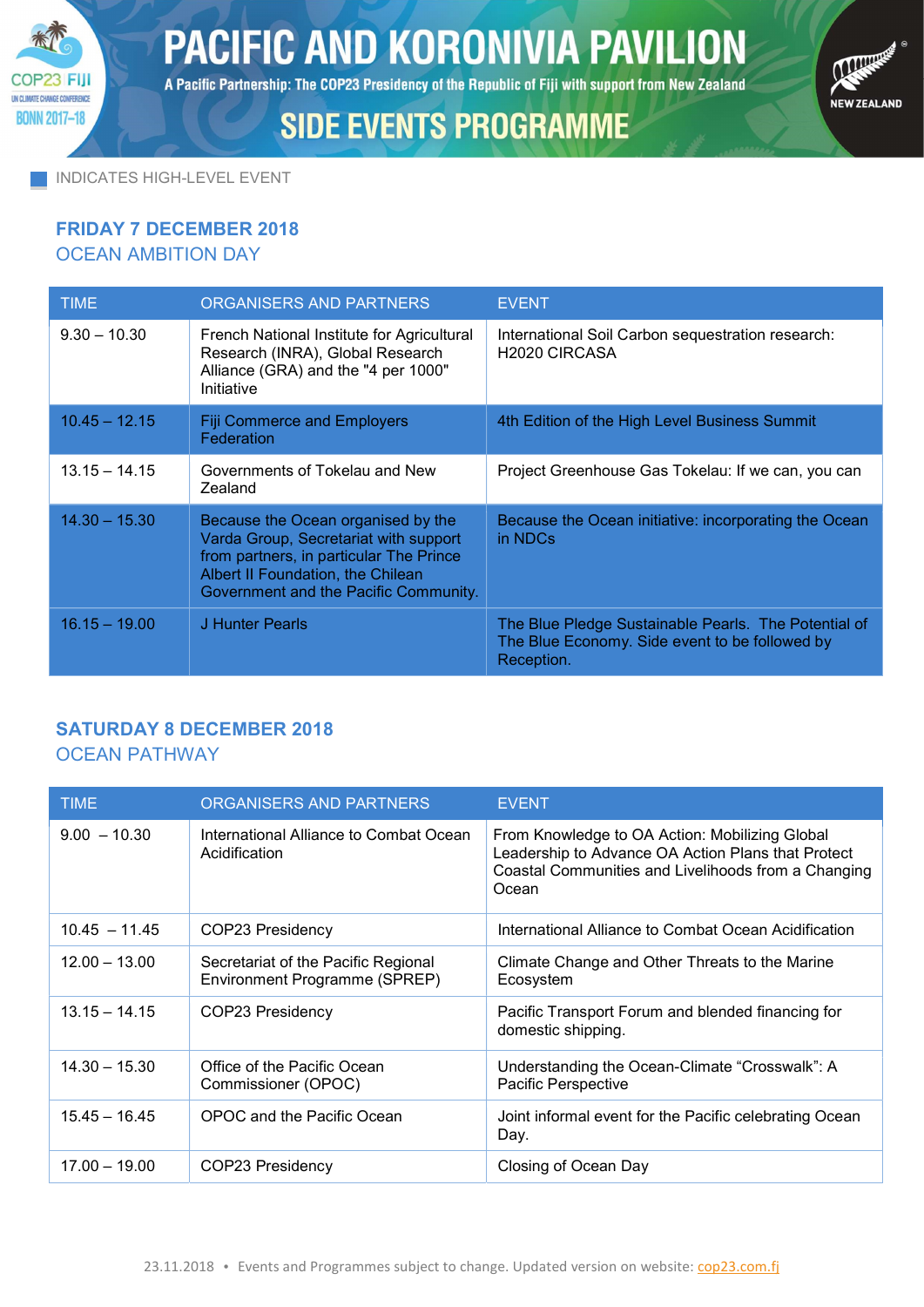

A Pacific Partnership: The COP23 Presidency of the Republic of Fiji with support from New Zealand

# **SIDE EVENTS PROGRAMME**



INDICATES HIGH-LEVEL EVENT

### SUNDAY 9 DECEMBER 2018

## HUMAN SETTLEMENTS, DECENT WORK AND CLIMATE JUSTICE

| <b>TIME</b>     | ORGANISERS AND PARTNERS                                             | <b>EVENT</b>                                                                                                |
|-----------------|---------------------------------------------------------------------|-------------------------------------------------------------------------------------------------------------|
| $11.00 - 12.00$ | Office of the United Nations High<br>Commissioner for Human (OHCHR) | From Sounding the Alarm to Claiming Climate<br>Justice: The Role of the NHRIs in the Pacific and<br>Beyond. |
| $13.15 - 14.15$ | Pacific Islands Development Forum<br>(PIDF)                         | Climate Induced Displacement                                                                                |
| $16.15 - 17.15$ | Pacific Islands Development Forum<br>(PIDF)                         | The potential benefits and opportunities of the<br>bamboo industry for the Pacific.                         |

## MONDAY 10 DECEMBER 2018 AGRICULTURE AMBITION DAY

| <b>TIME</b>     | ORGANISERS AND PARTNERS                                                                | <b>EVENT</b>                                                                                           |
|-----------------|----------------------------------------------------------------------------------------|--------------------------------------------------------------------------------------------------------|
| $9.30 - 11.00$  | <b>Conservation International</b>                                                      | Ocean-Climate Action Agenda - Next steps from the<br><b>Global Climate Action Summit</b>               |
| $11.15 - 12.15$ | United Nations Economic and Social<br>Commission for Asia and the Pacific<br>(UNESCAP) | Frontline charter special case for Coastal Cities &<br><b>Islands UNESCAP</b>                          |
| $12.15 - 13.15$ | Pacific Community (SPC)                                                                | Genetic Resources for healthy food choices and<br>robust food systems in a changing climate.           |
| $13.30 - 14.30$ | Governments of New Zealand, France,<br>Ireland, Australia and the Netherlands          | Act!on Agriculture: Ministerial Opening                                                                |
| $14.45 - 16.15$ | Governments of New Zealand, France,<br>Ireland, Australia and the Netherlands          | Act!on Agriculture: Farmers working towards lower<br>emissions                                         |
| $16.30 - 17.45$ | Governments of New Zealand, France,<br>Ireland, Australia and the Netherlands          | Act!on Agriculture: Resilient, productive, efficient:<br>Pacific agriculture under the Paris Agreement |
| $18.15 - 19.30$ | <b>Pacific Ministerial Event</b>                                                       |                                                                                                        |

## TUESDAY 11 DECEMBER 2018

AGRICULTURE AMBITION DAY

ORGANISERS AND PARTNERS EVENT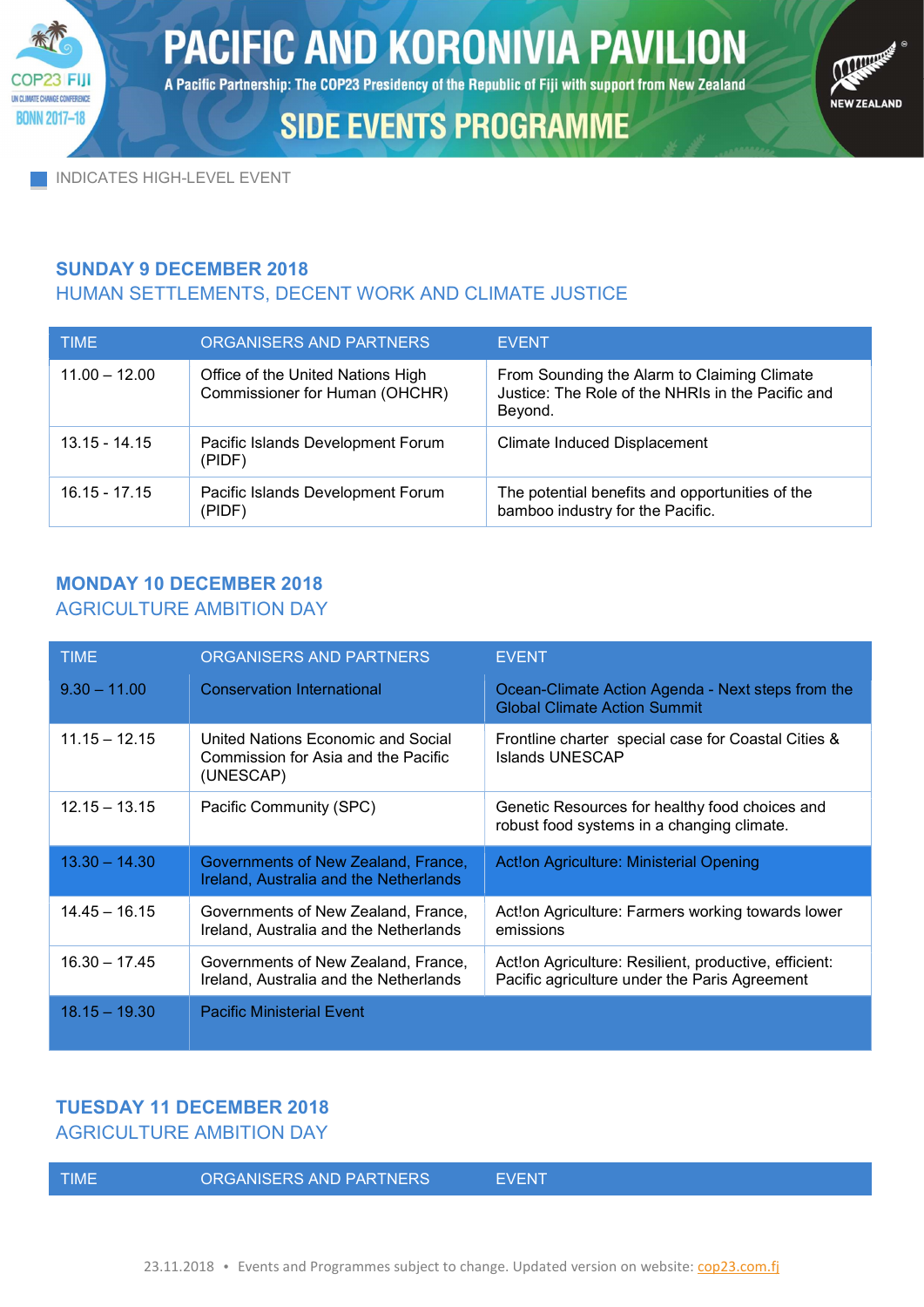

A Pacific Partnership: The COP23 Presidency of the Republic of Fiji with support from New Zealand



# **SIDE EVENTS PROGRAMME**

#### INDICATES HIGH-LEVEL EVENT

| $9.45 - 10.45$  | RMI                                                                           | Navigating RMI's Energy Future: Launching RMI's<br><b>Electricity Roadmap</b> |
|-----------------|-------------------------------------------------------------------------------|-------------------------------------------------------------------------------|
| $11.00 - 12.00$ | <b>Climate Policy Initiative</b>                                              | Innovative finance to build climate resilience                                |
| $12.30 - 14.00$ | Governments of New Zealand, France,<br>Ireland, Australia and the Netherlands | Act!on Agriculture: Agriculture development for<br>climate benefit            |
| $14.15 - 15.15$ | Governments of New Zealand, France,<br>Ireland, Australia and the Netherlands | Act!on Agriculture: Scaling up Agroecology: its<br>performances and potential |
| $15.30 - 16.45$ | Governments of New Zealand, France,<br>Ireland, Australia and the Netherlands | Act!on Agriculture: Market demand for sustainably<br>produced food            |
| $17.00 - 18.00$ | Governments of New Zealand, France,<br>Ireland, Australia and the Netherlands | Act!on Agriculture: Farmers working towards lower<br>emissions                |
| 18.15 - 19.30   | Joint Fiji and Pacific informal gathering                                     |                                                                               |

### WEDNESDAY 12 DECEMBER 2018 AGRICULTURE AMBITION DAY

| <b>TIME</b>     | ORGANISERS AND PARTNERS                                                       | <b>EVENT</b>                                                                                                                                       |
|-----------------|-------------------------------------------------------------------------------|----------------------------------------------------------------------------------------------------------------------------------------------------|
| 09.00-10.30     | Climate Change Division, Ministry of<br>Economy - Fiji                        | Launch and Presentation of the Fiji Governments first<br>ever National Adaptation Plan (NAP) to<br>comprehensively address climate change impacts. |
| $10.45 - 12.15$ | Governments of New Zealand, France,<br>Ireland, Australia and the Netherlands | Act!on Agriculture: Agroecology: what it<br>encompasses and how it is implemented                                                                  |
| $12.30 - 14.00$ | Food and Agriculture Organisation,<br>United Nations (FAO-UNDP)               | Gender-transformative adaptation in agriculture.                                                                                                   |
| $14.00 - 15.00$ | Pacific Community (SPC)                                                       | The farmers voice - organic agriculture, a solution<br>grown from tradition.                                                                       |
| $15.15 - 16.15$ | Governments of New Zealand, France,<br>Ireland, Australia and the Netherlands | Act!on Agriculture: Building capability in agricultural<br>measurement, reporting and verification (MRV)                                           |
| $16.30 - 18.00$ | Governments of New Zealand, France,<br>Ireland, Australia and the Netherlands | Act!on Agriculture: Raising the ambition of agriculture<br>in NDCs: 2020 and beyond                                                                |
| $18.00 - 19.00$ | Governments of New Zealand, France,<br>Ireland, Australia and the Netherlands | <b>Act!on Agriculture Closing Event</b>                                                                                                            |

## THURSDAY 13 DECEMBER 2018 HIGH LEVEL EVENTS

| <b>TIME</b>  | ORGANISERS AND PARTNERS | <b>FVFNT</b>                                    |
|--------------|-------------------------|-------------------------------------------------|
| $9.00-10.00$ | Oxfam in the Pacific    | Lessons learnt from inclusive and participatory |